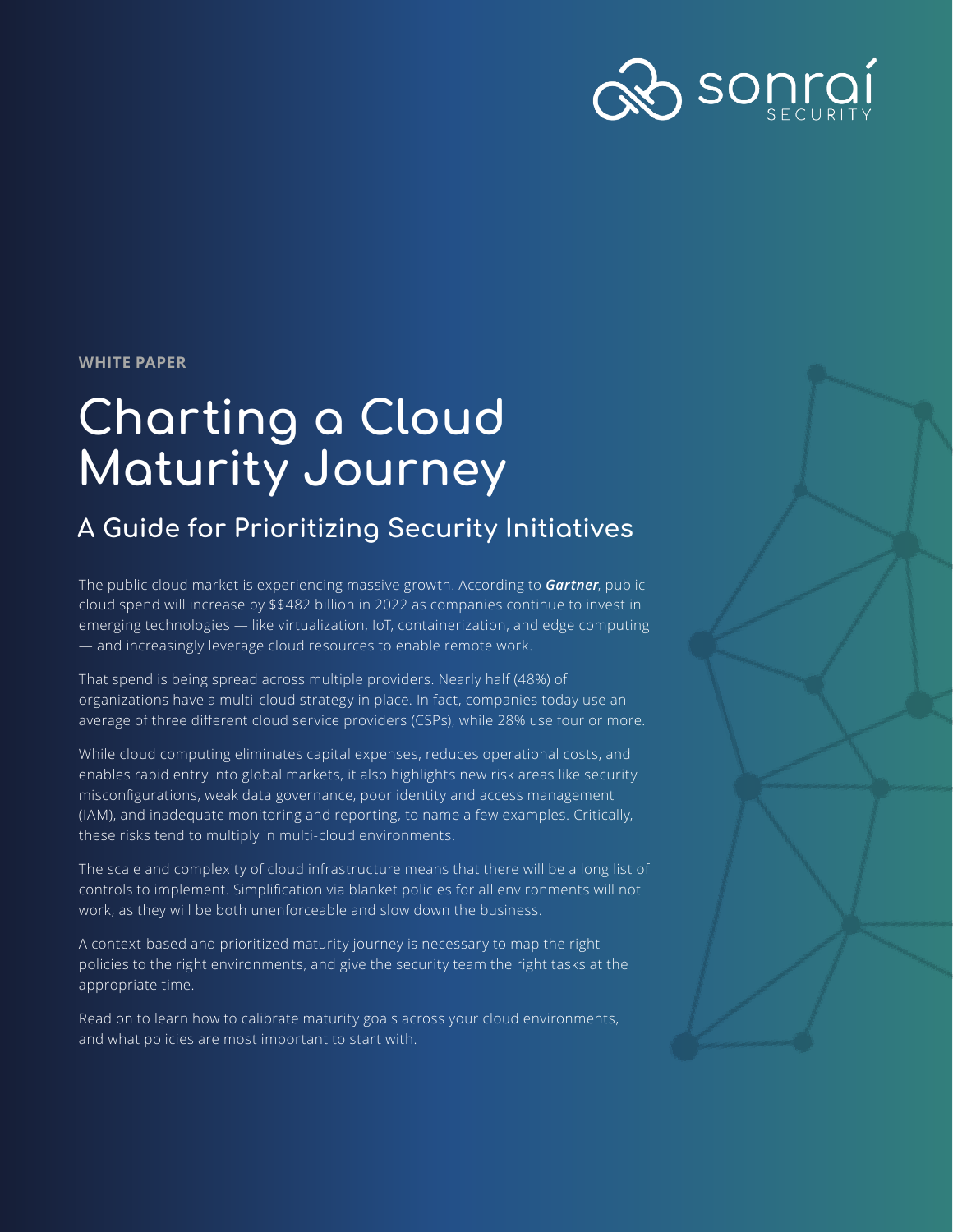# **What is Cloud Maturity?**

Before we dive into security, it is essential to provide some context about cloud maturity.

Harnessing the full power of the cloud is never an overnight process. It can require years of planning, coordinating, testing, deploying, and optimizing before fully realizing the return on investment. Businesses and managed service providers often rely on cloud maturity models to benchmark performance and track progress. Cloud maturity must evolve with the scale of your cloud. Concerns, like compute efficiency and price controls, are often the first things companies try to optimize for. But as development pipelines are integrated fully into cloud, end-to-end security becomes a larger concern.

Most cloud maturity models today include security in their frameworks. However, most maturity models don't emphasize them nearly enough - to their detriment.

## **Security: A Critical Component of Cloud Maturity**

Neglecting to account for security can lead to catastrophic consequences. Not only does it open the door to severe data breaches, operational failure, and reputational harm, it can have a devastating impact on your bottom line.

Consider the fact that the average cost of a data breach is now \$4.24 million. In the highly regulated healthcare industry, that number more than doubles to \$9.23 million. Moreover, in the case of mega data breaches — where bad actors make off with 50 million records or more — the price tag swells to a whopping \$401 million.

Personally identifiable information (PII) is the most common type of lost or stolen data in breaches. In fact, 80% of data breaches involve customer PII.

With this in mind, security is now a foundational component of cloud maturity — and something that needs to be top of mind along every step of the cloud migration process.

Despite the precedent of damages and loss of confidence resulting from data breaches and gaps in data governance, many companies are still missing the boat entirely on cloud security.

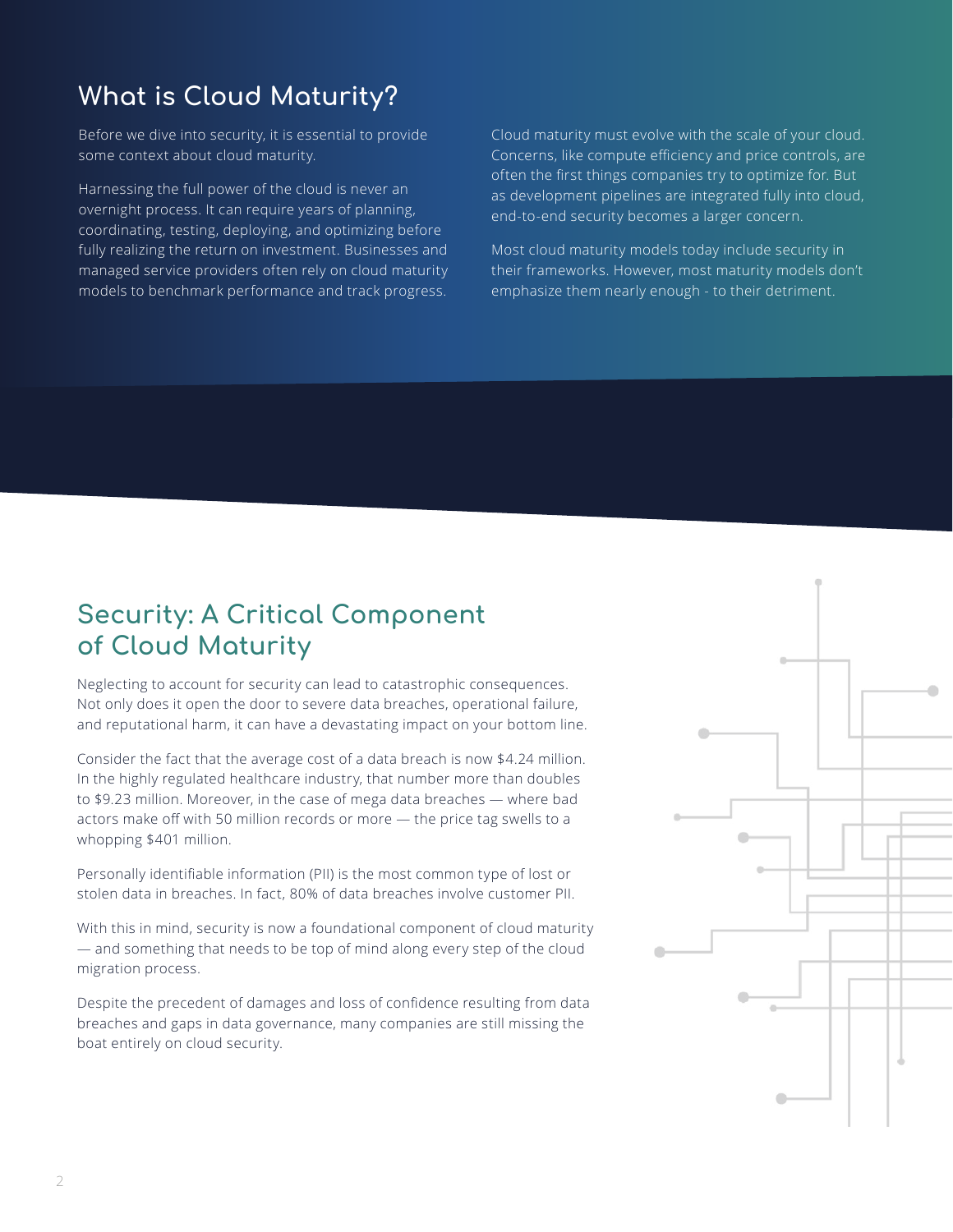

# **Cloud Security: A Shared Responsibility**

To illustrate cloud security ownership, think of the security "of" the cloud as the responsibility of the provider, and security "in" the cloud as the responsibility of the customer. The cloud providers have gotten better and better at their side of the model, while the challenge has only increased for their customers. There are gray areas and intersections, but imagine your chief concern as the safety of your customers' data, then your internal data and IP, and work backwards from there.

### **There are three categories for cloud security responsibility:**

#### **1. THE CLOUD PROVIDER'S RESPONSIBILITIES**

The provider is always responsible for safeguarding the underlying cloud infrastructure. They're also responsible for access, patching, and configuration for the physical hosts and the physical network on which the compute instances run and the storage and other resources reside.

#### **2. THE CUSTOMER'S RESPONSIBILITIES**

The customer is always responsible for managing users and their access privileges (e.g., identity and access management), safeguarding cloud accounts from unauthorized access, the encryption and protection of cloud-based data assets, and managing an overall security posture (e.g., compliance).

### **3. SHARED RESPONSIBILITIES**

Shared responsibilities typically include infrastructure as a service (IaaS), platform as a service (PaaS), and software as a service (SaaS) functions like email, AWS / Azure / Google Cloud accounts, messaging, storage, and collaboration platforms.

# **Start with Benchmarks and Goals**

Every cloud security initiative should start with two actions for every cloud environment:

#### **1. DETERMINE A CURRENT MATURITY LEVEL**

**2. SET A MATURITY GOAL,** based on what kind of environment it is, and what data passes through it.

Without reasonable goals and tracking improvement over time, SecOps will be overwhelmed with prioritization issues. Your cloud footprint can grow exponentially, introducing new problems at different scales.

| $\times$ $\Box$ $\Box$ $\Box$ $\Box$<br>$\Box$ $\Box$ $\Box$ $\times$ $\Box$<br>$\Box$ $\times$ $\Box$ $\Box$ $\Box$ |
|----------------------------------------------------------------------------------------------------------------------|
|                                                                                                                      |

The following guides you through each maturity level telling you what competencies are needed at each level, and what environments you should assign them to.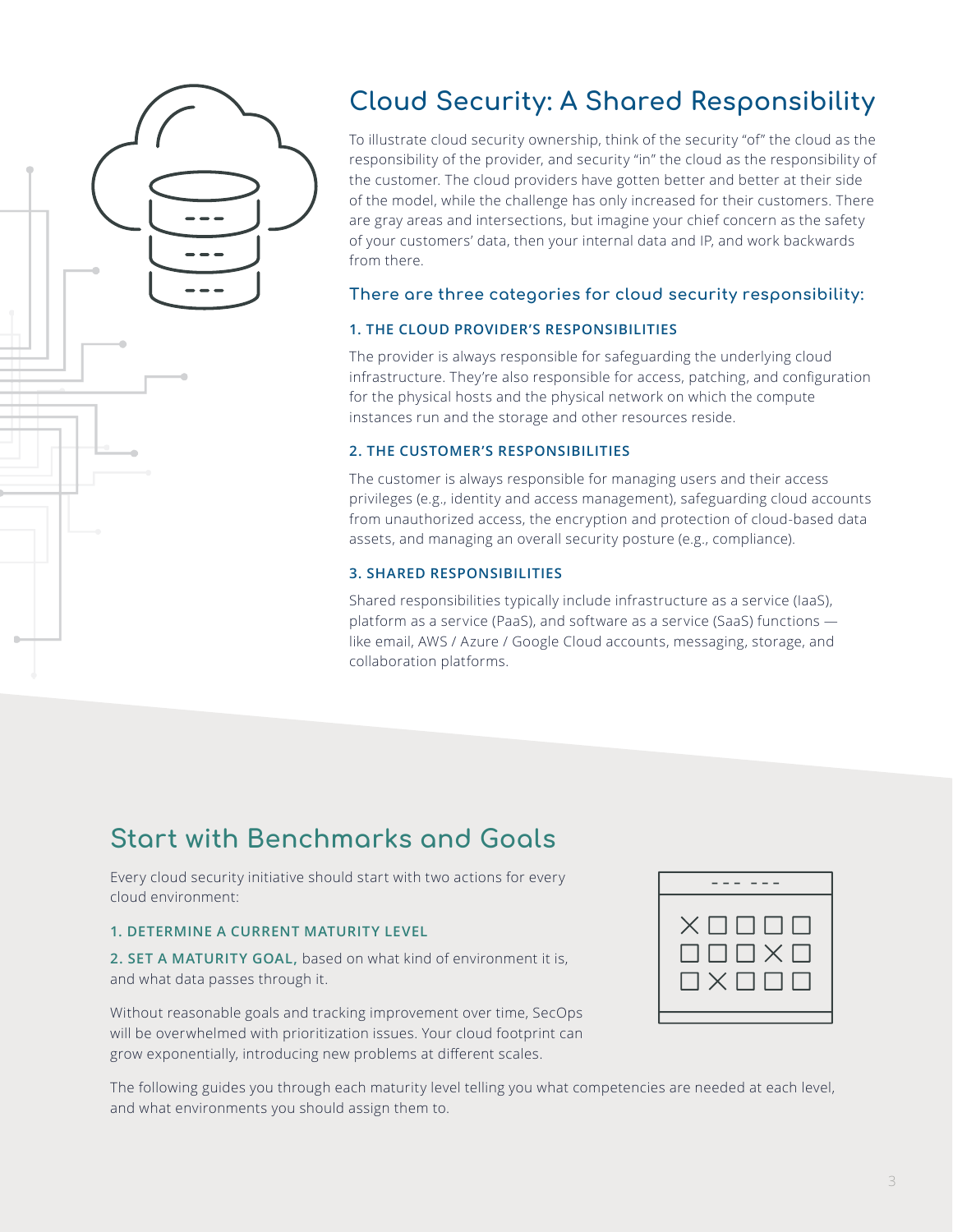# **Cloud Maturity Levels**

In an effort to standardize an organization's baseline assessment of cloud security models, we've defined a series of benchmarks as related to a cloud's maturity model.

# **Maturity Level 0: Exposed**

The public cloud is now a large and highly attractive attack surface for bad actors who are actively looking to exploit poorly secured cloud resources and identities. The threat landscape is constantly shifting, and no business or system is safe from intrusion. For example, Microsoft recently warned thousands of cloud computing customers that access keys to their Cosmos DB were accessible publicly via a visualization tool with default access to every database. Since we're talking about Microsoft Azure and it's wide global distribution, it follows that some of the world's largest organizations are potentially at risk.

In our maturity model, Level Zero ("Exposed") means you need to implement basic controls to prevent the most common attacks and public exposures. Best practices around access controls and configurations must be implemented before using your cloud accounts.

The first priority of your maturity journey is to progress all environments to the next level, regardless of environment type or phase in the development pipeline.

At this stage, cloud user roles are often given privileges beyond basic requirements. For example, an admin might grant untrained or unnecessary users permission to modify or delete specific databases. At the application level, improper key configuration and privileges can expose sessions to security risks.

Regulatory compliance complications are common at this level. Even though all leading cloud providers today use well-known accreditation programs — like PCI, NIST, HIPAA, and GDPR — cloud customers are ultimately responsible for keeping workloads and data processes compliant.

The poor visibility at this stage — coupled with the complex dynamics of modern cloud environments makes it impossible to fully audit individual processes. As a result, businesses at this level tend to have numerous vulnerabilities and misconfigurations.

Add it all up, and data exposure is widespread at Level 0. If you believe your organization is at the Exposed level, take the following steps to get on a better path.

To the right are critical components of a Level 0 Maturity Model.

#### **Secure Your Account**

CSPs offer powerful tools for managing and securing accounts. If you want to protect your systems, you need to use them to their full advantage.

For example, in AWS Organizations, you should set up a root user by exception with multi-factor authentication (MFA) and then manually configure account contacts to make sure nothing slips through the cracks.

#### **Separate Workloads and Stages**

You may want to consider using multiple accounts to separate workloads and workload stages — such as staging and production.

Using multiple accounts can separate data and resources and use service control policies to implement guardrails. with Sonrai Security for an easy way to govern multi-account environments.

### **Use Centralized Identity Control**

Identity and access management (IAM) is an essential security requirement in the public cloud. If you aren't using IAM, you're playing with fire.

Centralizing identities using AWS Single Sign-On, Sonrai Security, or other robust authentication tools are necessary. By doing so, you can avoid creating new users or rely on long-term access keys routinely.

#### **Store and Use Secrets Securely**

When you can't use temporary credentials (e.g., tokens or one-time passwords), you can control access by storing secrets — like database passwords — in a program such as AWS Secrets Manager, which handles encryption, rotation, and access control.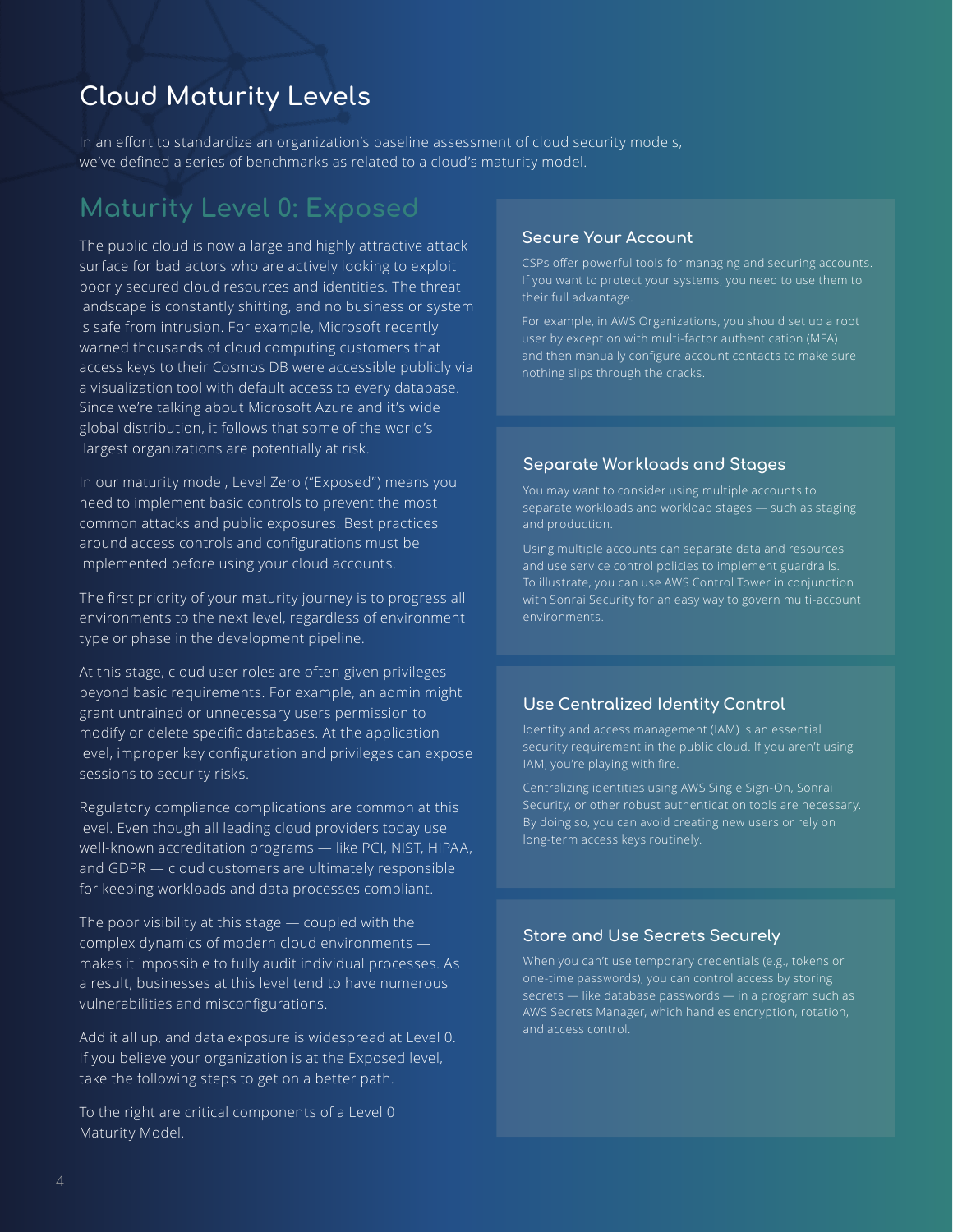# **Maturity Level 1: Basic**

Before advancing more sensitive environments to higher levels of security maturity, getting these basic controls applied organization-wide is the priority in your cloud journey.

This maturity level is ideal for use with sandbox environments that don't have any corporate or production assets in circulation. At this level, there's no automation for identity security, data security, or platform security — meaning information is at high risk of exposure.

#### **The following are critical components of a Level 1 Maturity Model:**

### **Basic Multi-factor Authentication**

Unfortunately, passwords are largely ineffective as standalone security mechanisms. To enhance your security posture, it is necessary to implement multi-factor authentication (MFA) to reduce threats from brute force attacks and phishing.

### **Default Security Group Hardening**

Carefully examine the cloud provider's default security groups and analyze the associated settings. As a best practice, revoke all rules from default groups to restrict unwarranted inbound and outbound traffic.

### **Critical Threat and Vulnerability Management**

Security teams often focus exclusively on critical threats and vulnerabilities and bypass issues that seem small and insignificant. In a cloud environment, all such issues are of paramount importance and have a potential to impact an organization's operations.

Cybercriminals are well aware of this blind spot and will often flood networks with large volumes of incoming traffic to try and slip past network defenses. That being the case, it's important to expand your security management strategy to account for all incoming threats.

Simply put, strong security schemes require granular protection.

### **Secure Public Data**

Chances are your business has public data that is freely available to a lot of people. Access is one thing — being able to modify it is another.

At this stage, you need to make sure that only authorized individuals can modify something like a spreadsheet. If you make a sheet available to the public, you need to implement access controls to ensure only authorized users can change the data.

#### **Root Account Protection**

Whenever you create an account on a platform like AWS, you start with a single identity that contains full access to all AWS resources. This is called the "root" account.

As a general security precaution, never use the root account for everyday administrative or operational tasks. After you set up the account, safeguard the credentials and only use them for service management tasks (e.g., settling your bill).

### **Light Touch Guardrails**

You can further tighten cloud security by setting up guardrails, which are high-level rules for enforcing governance across all accounts.

This includes things like blocking accounts from leaving the organization.

Since this is a security level for an innovation zone, remediation doesn't require complex workflow; resolution should generally involve locking and closing the environment.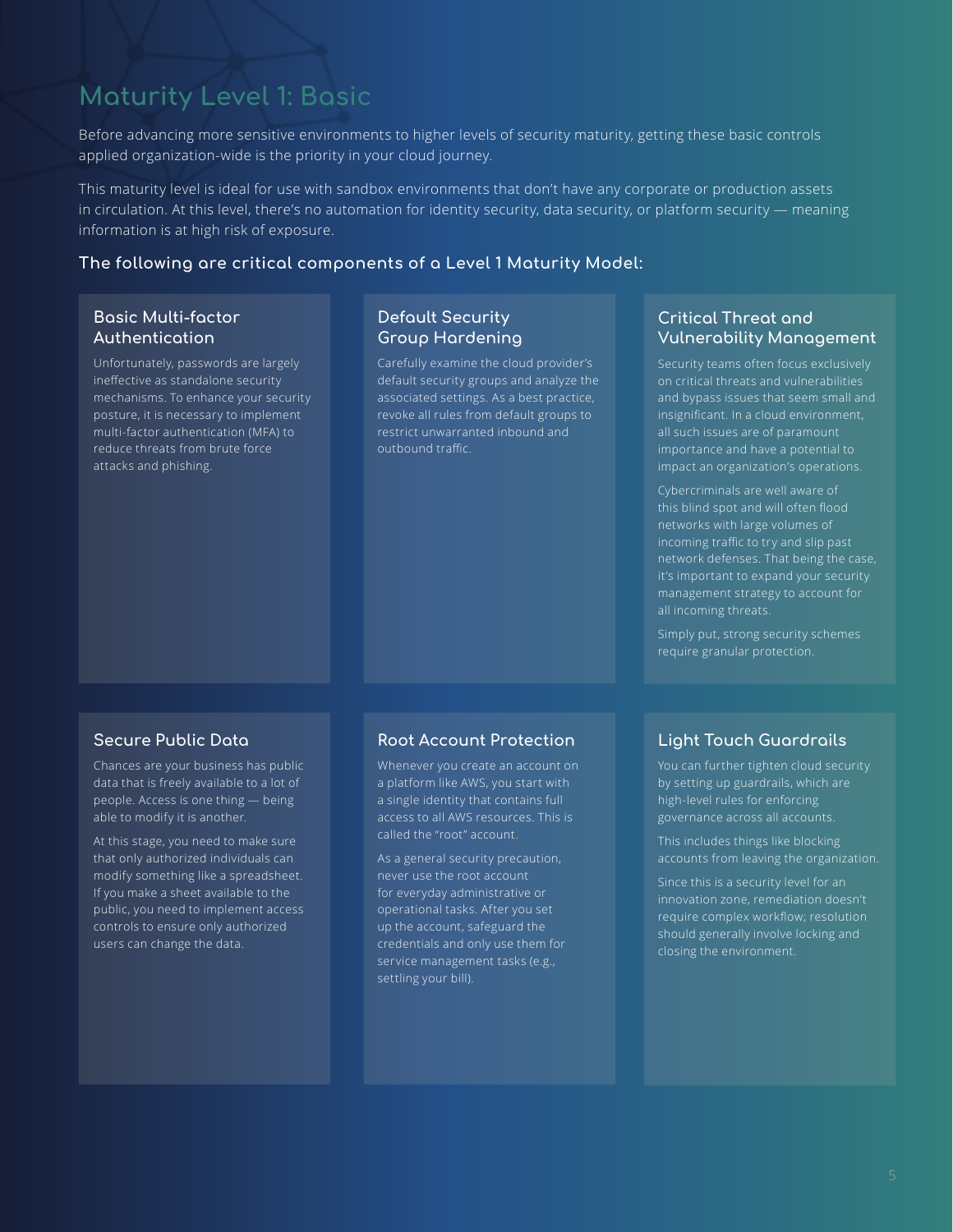# **Maturity Level 2: Moderate**

Maturity Level 2 is generally adequate for non-sensitive workloads in development environments. At this level, security is typically project-based. In other words, there's no consistency or coordination between operations and security teams.

An organization at this level still can't effectively identify and quantify its cloud assets or visualize its cloud environments. Progressing production environments to this stage is your next priority after achieving org-wide Basic Security. After prod has these controls enabled, get staging environments to this level.

#### **The following are critical components of a Level 2 Maturity Model:**

#### **Require Encryption**

In general, you should have full encryption in place at Level 2 across all data, compute, storage, and database assets. Leading-edge encryption technology protects data while it's in transit and at rest, ensuring that bad actors won't be able to make sense of your data in the event they capture it in the first place. Using TLS Listeners is recommended for secure communication between client and server.

### **Inactive Identity Notification**

Inactive accounts can pose a big security risk because they can enable access to sensitive information and systems. For example, someone with administrative access might leave the company or take a hiatus — but their account might still have the ability to enter sensitive areas. If a bad actor gained access to that individual's account, we all know what might happen next.

One way to reduce this type of threat is to use an inactive account monitor. This tool can trigger alerts when accounts become inactive, allowing you to either shut them down or revoke access on an as-needed basis. As a starting point, consider an automated removal of inactive access keys after 90 days.

#### **Require approvals from inbound ports from the Internet**

Monitoring open ports is important, but at Moderate security level, it's recommended to require approvals for certain access. For starters, set up alerts for when remote desktop or SSH access is open to the internet. Monitor open security groups as well, as these are the building blocks of your identity access policy.

It's also important to monitor if ports have large CIDR ranges, as leaving large blocks open needlessly provides paths to breaching a virtual private cloud/network. Sometimes best practices will advise reserving large CIDR blocks to accommodate for growth, so this may become a problem as your cloud footprint expands.

#### **Basic Logging**

Logging is the process of recording all event history in a cloud database — which is essential for compliance and governance purposes.

If you're new to logging, AWS CloudTrail is a service that lets you continuously monitor and view changes across your infrastructure. Google Cloud offers a similar tool called Cloud Logging.

### **Privilege Escalation Detection**

Methods of privilege escalation have increased significantly, and are harder to track thanks to new serverless capabilities and a larger share of ephemeral compute.

In some cases, this happens naturally. For example, a developer might have their hand in several different projects, requiring entry into multiple databases.

At the same time, privilege escalation can occur when an unauthorized party gains access to a system and uses their credentials to access private information. For example, a hacker could potentially use the iam:CreatePolicyVersion function to create a new IAM policy version and set their own permissions.

This is another area where automation can make a big difference. By automatically tracking user privileges, you can limit permissions and prevent accounts from becoming liabilities further strengthening your security stance.

### **CSPM Basics**

Posture Management configurations and compliance checks start becoming necessary at this level. Important "on/off" switches like ensuring MFA is enabled, or making sure that monitoring services like AWS Config are turned on, are the first checks to put in place.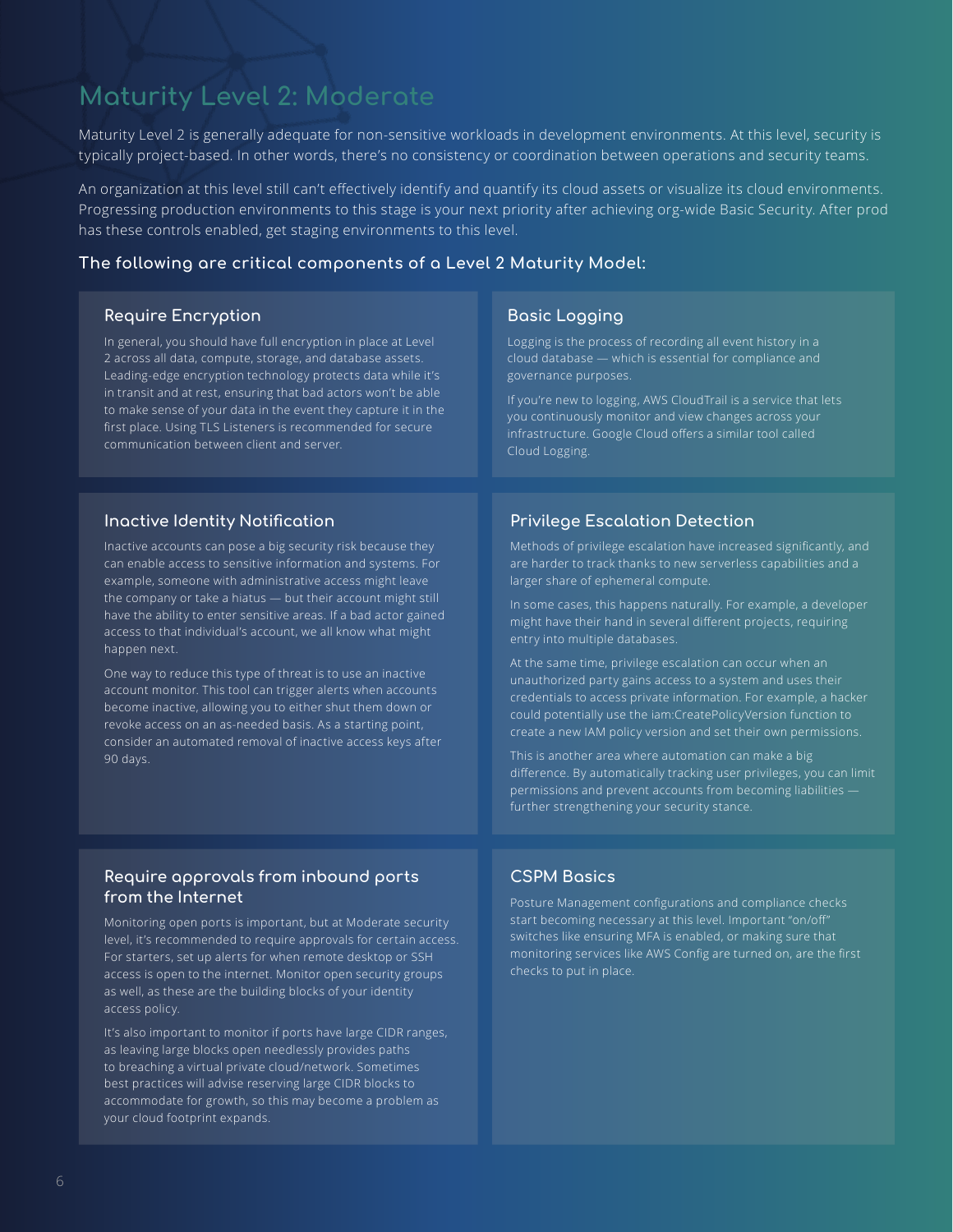# **Maturity Level 3: Advanced**

Level 3 maturity is the final destination for staging environments (or 'testing,' 'non-prod,' 'UAT,' etc). After all production environments achieve Moderate Security, the priority is to progress environments with sensitive data to this level, then non-sensitive prod environments.

Reaching the Advanced level requires a focus on real world costs. Staging workloads with imminent shipment to prod require a focus on eliminating any compliance issues first. Cross-functional collaboration is key here as governance responsibilities now extend beyond the team building an application.

### **The following are critical components of a Level 3 Maturity Model:**

#### **Tight Governance**

At this stage, you'll ideally have a highly advanced identity governance framework in place to manage users and prevent account misuse.

#### **Overprivileged Identity Alerts**

By the time an account contains more privileges than required, it could be too late to prevent an attack. The trick is to monitor accounts in real-time with automatic alerts. That way, you can keep close tabs on who's moving in and out of private areas at a given moment.

#### **Self-Escalation Detection**

At this point, your team should have the ability to identify over-privileged identities enhance permissions.

### **Trust Relationship Analysis**

Trust relationships are links that exist between two domains. They enable access to global groups and user accounts across different domains. That being the case, it's imperative to have direct visibility across all trust relationships to prevent abuse.

#### **Confused Deputy Protection**

A confused deputy problem happens when a program tricks a privileged system into misusing its system authority.

You can easily prevent a confused deputy by including the ExternalID condition check in the role's trusted policy.

### **Advanced Network Security Controls and Change Detection**

Strong network security starts with protecting the underlying processes and technologies your team uses to access cloud data.

Ideally, your company will have a combination of tight physical, technical, and administrative security across its network. Achieving this requires close collaboration between IT, security, and network administrators, which we'll learn how to accomplish next.

### **Temporary Security Credentials**

For example: Within AWS, the AWS AssumeRole allows you to establish secure cross-account access. This tool lets you return a set of temporary security credentials for private AWS resources.

### **Security Tagging**

In case you're unfamiliar, a tag is an attribute that contains a key and an optional value. Using attribute-based access controls, it's possible to attach a tag to an AWS resource and grant access to them at scale.

Tags can help organize cloud resources, making them easier to manage and secure. For example, you could use security tags in AWS to flag data and workloads that require advanced confidentiality and compliance.

#### **Credential Hygiene**

Most Advanced cloud security frameworks prioritize account hygiene through regularly scheduled maintenance.

This is beneficial, since prioritizing credential cleanup can go a long way in preventing insider attacks. Best practices call for rotating IAM user access keys every 90 days or less.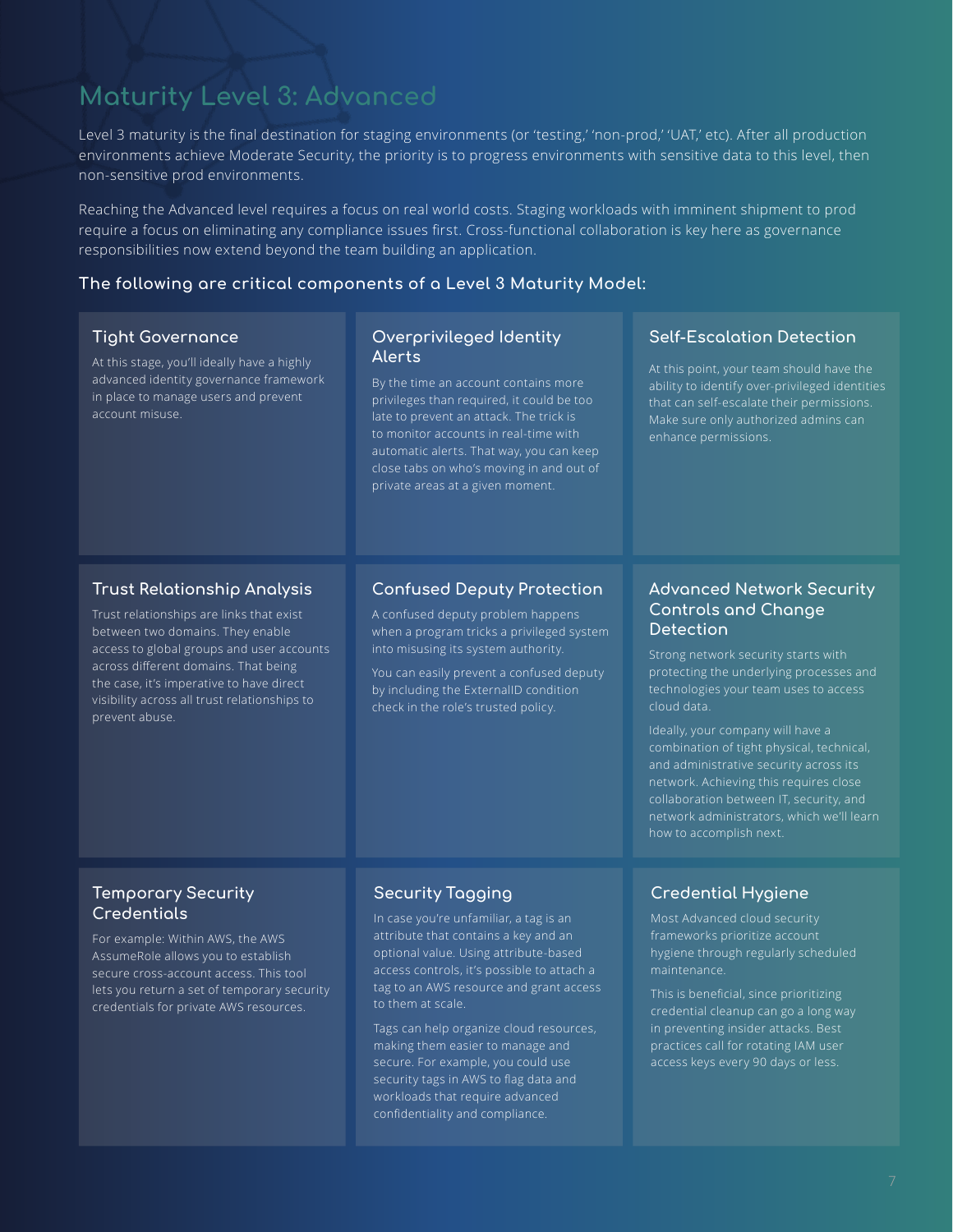# **Maturity Level 4: Resilient**

Maturity Level 4 is the goal for production environments without major sensitive data concerns. Continuous runtime analysis comes to the forefront; gaps in monitoring or anomalies must be detected.

Get production environments with sensitive data to this level after getting all prod environments to Level 3. Then you can prioritize staging environments progressing to Level 3.

#### **The following are critical components of a Level 4 Maturity Model:**

#### **Least Privilege**

Level 4 security requires achieving a state of least privilege, which is the minimum maturity level we recommend setting in any production environment.

If you're new to the term, the principle of least privilege is the concept where users and code have the bare minimum access rights to complete their job.

Enforcing least privilege requires an understanding of any user or compute's true access capabilities beyond the discrete permissions enumerated in their role, group, or IAM record. Once that's understood, then you need the capability to block the various policy combinations or abuse paths that could violate least privilege.

#### **Widespread Automation**

At this stage, there's a noticeable shift from manual to automatic security management. By embracing automation, it becomes possible to discover threats and vulnerabilities faster and with greater precision.

As an example, one security process you can automate in AWS is SCAP testing, using AWS Systems Manager and Security Hub.

#### **Advanced Effective Permission Searches**

Advanced effective permission searches are a basic necessity for achieving Level 4 security. The goal is to be able to quickly determine what the actual translated permissions are for a user or group on an object.

It's important to be able to rapidly drill down into the effective permissions of an object and view all group membership and inherited permissions that users

#### **DBA Limitations**

A sophisticated attacker can gain database administrator (DBA) privileges, enabling them to modify or lift sensitive information from your systems.

As such, it's recommended that you restrict the number of users with DBA privileges to reduce the likelihood this happens. The more users you have with DBA rights, the more at-risk the operation becomes.

#### **Real-Time Alerts**

Achieving an advanced level of cloud security is impossible without a robust set of real-time alerts in place.

At this stage, it's a good idea to have alerts in place for monitoring IAM policies, audit tampering, separation of duties, recon, and encryption in transit. In addition, it's worth thinking about using advanced log metric filters to track log metrics and detect unusual patterns.

#### **Version Control**

Oversight is necessary to prevent unauthorized users from modifying or updating software — which is why organizations at this level rely on version control systems.

This type of system tracks and documents software changes and can also provide access control when multiple people work on the same system.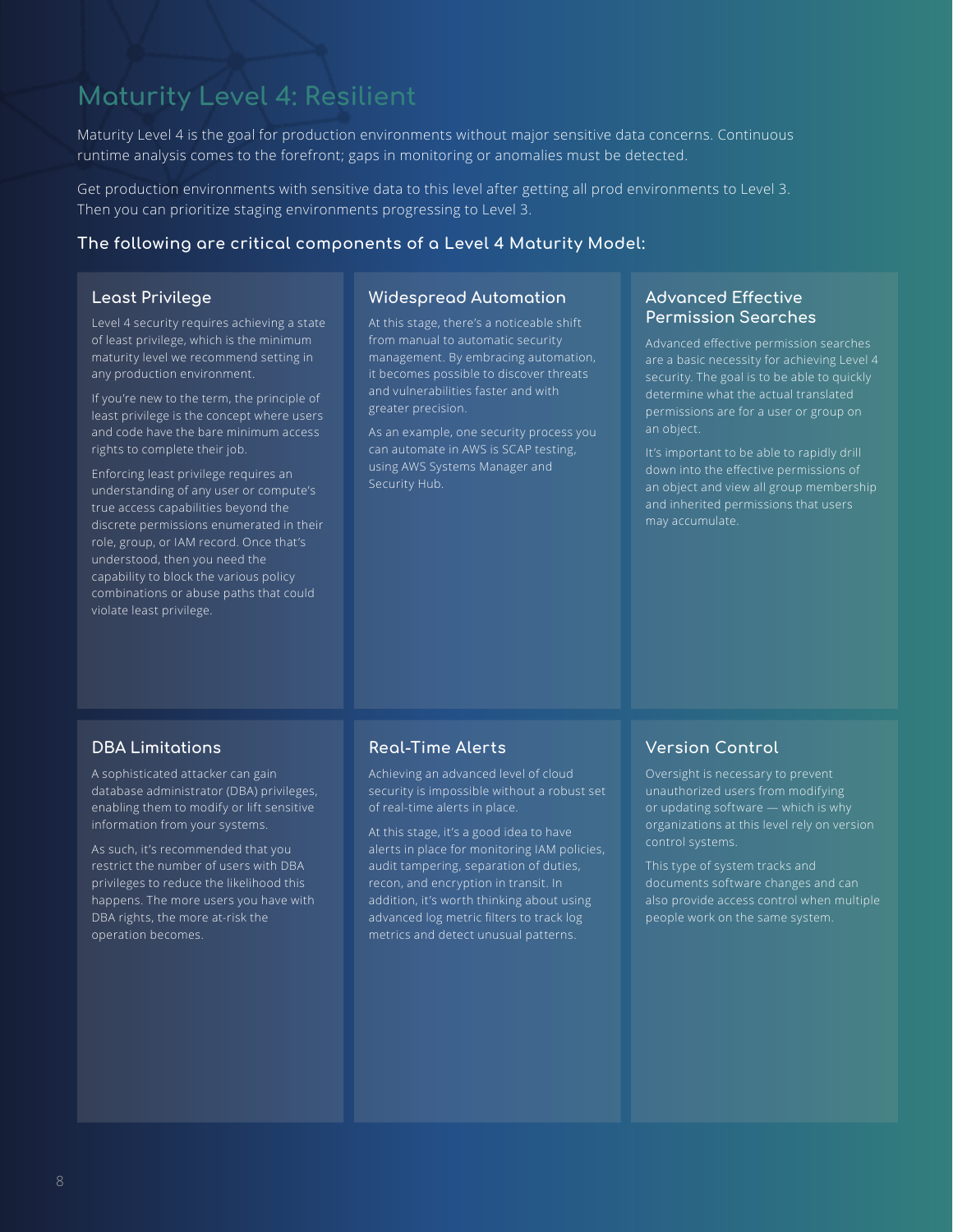# **Maturity Level 5: Zero-Trust**

Simply put, Zero-Trust maturity is the pinnacle of cloud security. Very few companies make it this far. This is the recommended maturity level for all environments with sensitive data.

Once all production environments are at Level 4 and staging at Level 3, you can shift your focus to progressing any sensitive data environments to Zero-Trust standards.

#### **The following are critical components of a Level 5 Maturity Model:**

#### **Full Automation**

Level 5 leverages full automation, enabling constant awareness and a steady flow of security metrics through systems. This enables organizations to achieve an updated and accurate security baseline at any moment in time.

#### **Customer Encryption Keys**

Companies that control sensitive data need to manage their own encryption keys instead of outsourcing the responsibility to a third party. This results in a greater level of control over sensitive information.

#### **Public Base Image Detection**

When setting up containers, base images are required as a starting point for creating all other images. Taking images from public repositories can pose a big of date and don't contain patches or updates for known vulnerabilities.

Even the most popular images on and introducing it as a base image can subsequent images, or require patching for each one.

As such, it's critical to detect public base images and remove them from production.

#### **File Monitoring**

File integrity monitoring is the process of ensuring application files and operating systems are legit by comparing them to a secure baseline. By doing so, organizations can detect and eliminate fraud. The challenge here is 'every change must become a ticket.' Modification, deletion, and creation are all logged and must notify a SOC team.

#### **Deep Auditing**

Take a look at any Level 5 cloud deployment, and you'll find deep and continuous auditing — like monitoring login attempts for highly restricted accounts.

It also requires keeping close tabs on management level events and conducting thorough data and management plane traffic separation analysis.

#### **Sensitive File Restrictions**

Of course, it's also necessary to restrict falling into the wrong hands.

Applying sensitivity labels to privileged your company can open confidential files. With the right tools in place, you can restrict content to certain departments, prevent sharing or forwarding, apply encryption, and more.